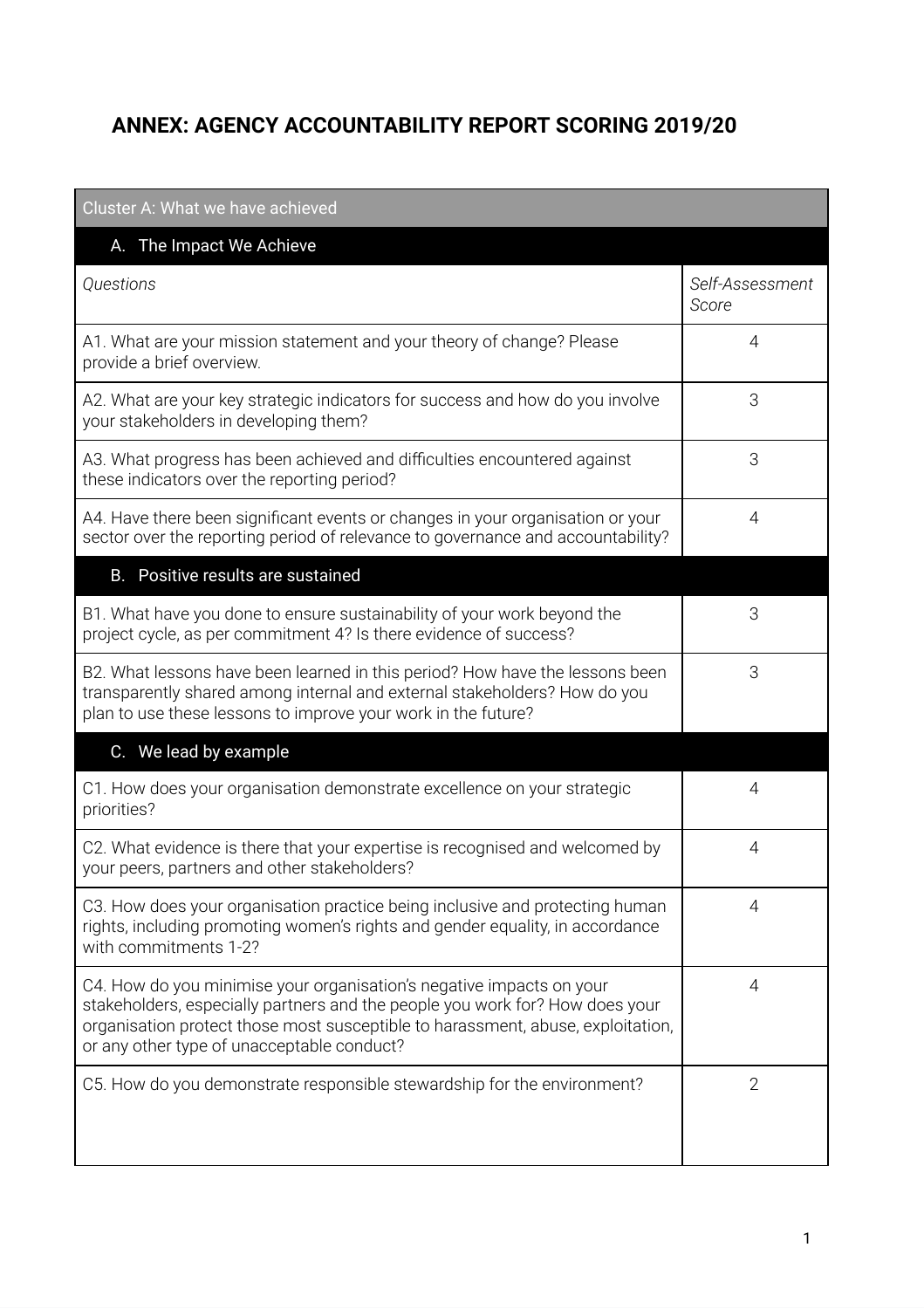| Cluster B: Our approach to change                                                                                                                                                                                                                                                                                                                                                                                                                                                                                 |                |
|-------------------------------------------------------------------------------------------------------------------------------------------------------------------------------------------------------------------------------------------------------------------------------------------------------------------------------------------------------------------------------------------------------------------------------------------------------------------------------------------------------------------|----------------|
| Key stakeholders are identified with great care<br>D.                                                                                                                                                                                                                                                                                                                                                                                                                                                             |                |
| D1. Please list your key stakeholders. What process do you use to identify<br>them?                                                                                                                                                                                                                                                                                                                                                                                                                               | 4              |
| D2. How do you ensure you reach out to those who are impacted or concerned<br>by your work?                                                                                                                                                                                                                                                                                                                                                                                                                       | 4              |
| D3. How, specifically, do you maximise coordination with others operating in the<br>same sectoral and geographic space with special reference to national and<br>local actors?                                                                                                                                                                                                                                                                                                                                    | 4              |
| E. We listen to, involve and empower stakeholders                                                                                                                                                                                                                                                                                                                                                                                                                                                                 |                |
| E1. What avenues do you provide your stakeholders to provide feedback to<br>you? What evidence demonstrates that key stakeholder groups acknowledge<br>your organisation is good at listening and acting upon what you heard?                                                                                                                                                                                                                                                                                     | 3              |
| E2. What evidence confirms a high level of stakeholder engagement in your<br>activities and decisions from beginning to end?                                                                                                                                                                                                                                                                                                                                                                                      | $\overline{4}$ |
| E3. What are the main likes/dislikes you have received from key stakeholders?<br>How, specifically, have you reacted to their feedback?                                                                                                                                                                                                                                                                                                                                                                           | 3              |
| E4. How do you know that people and partners you worked with have gained<br>capacities, means, self-esteem or institutional strengths that last beyond your<br>immediate intervention? (You may skip this question if you have addressed it in<br>your response to B. 1)                                                                                                                                                                                                                                          | 3              |
| Our advocacy work addresses the root causes of problems<br>F.                                                                                                                                                                                                                                                                                                                                                                                                                                                     |                |
| F1. How do you identify and gather evidence regarding the root causes of the<br>problems you address and use this to support your advocacy positions?                                                                                                                                                                                                                                                                                                                                                             | 4              |
| F2. How do you ensure that the people you work for support your advocacy<br>work and value the changes achieved by this advocacy?                                                                                                                                                                                                                                                                                                                                                                                 | 4              |
| G. We are transparent, invite dialogue and protect stakeholders' safety                                                                                                                                                                                                                                                                                                                                                                                                                                           |                |
| G1. Are your annual budgets, policies (especially regarding complaints,<br>governance, staffing/salaries and operations), evaluations, top executive<br>remuneration and vital statistics about the organisation (including number of<br>offices and number of staff/volunteers/partners) easily available on your<br>website in languages accessible by your key stakeholders? Please provide links,<br>highlight membership in initiatives such as IATI and outline offline efforts to<br>promote transparency. | 3              |
| G2. What policies do you have in place to ensure a fair pay scale? Do you<br>measure the gender pay gap in your organisation, and if so what is it? What are<br>the salaries of the five most senior positions in the organisation, and what is<br>the ratio between the top and bottom salaries? If this information cannot be<br>provided or is confidential, please explain why.                                                                                                                               | 4              |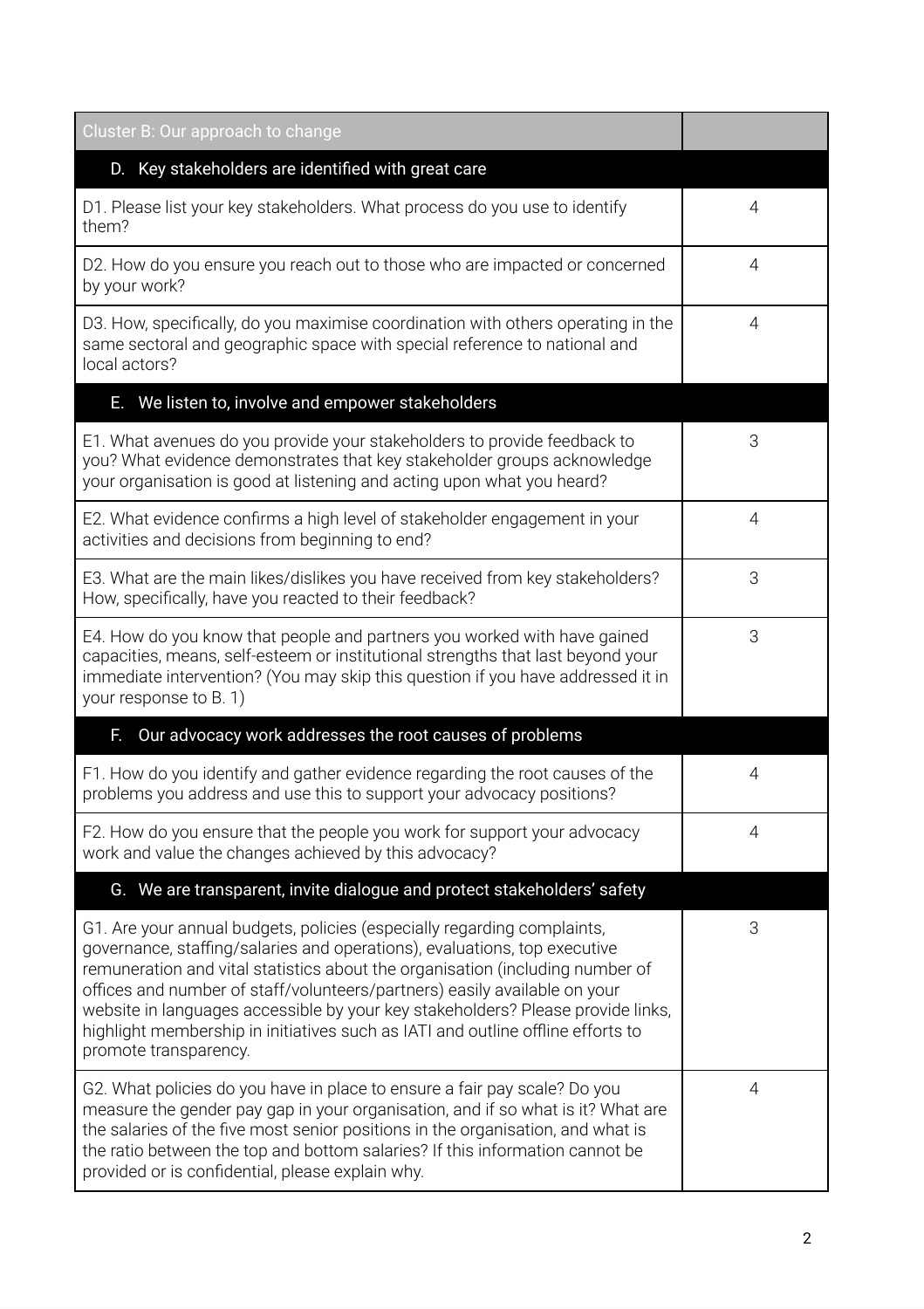| G3. How do you ensure privacy rights and protect personal data?                                                                                                                                                                                                                                                                                                                                                                    | 4              |
|------------------------------------------------------------------------------------------------------------------------------------------------------------------------------------------------------------------------------------------------------------------------------------------------------------------------------------------------------------------------------------------------------------------------------------|----------------|
| G4. Who are the five largest single donors and what is the monetary value of<br>their contribution? Where private individual donors cannot be named due to<br>requested anonymity, please explain what safeguards are in place to ensure<br>that anonymous contributions do not have unfair influence on organisational<br>activities.                                                                                             | 4              |
| Cluster 3: What we do internally                                                                                                                                                                                                                                                                                                                                                                                                   |                |
| H. Staff and volunteers are enabled to do their best                                                                                                                                                                                                                                                                                                                                                                               |                |
| H1. Provide evidence that recruitment and employment is fair and transparent                                                                                                                                                                                                                                                                                                                                                       | 3              |
| H2. What are you doing to invest in staff development? What indicators<br>demonstrate your progress? What are your plans to improve?                                                                                                                                                                                                                                                                                               | 4              |
| H3. How does your organisation ensure a safe working environment for<br>everybody, including one free of sexual harassment, abuse, exploitation or any<br>other unacceptable conduct? What indicators demonstrate your progress?<br>What are your plans to improve?                                                                                                                                                                | 4              |
| Resources are handled effectively for the public good<br>I.                                                                                                                                                                                                                                                                                                                                                                        |                |
| 11. How do you acquire resources in line with your values and globally-accepted<br>standards and without compromising your independence?                                                                                                                                                                                                                                                                                           | 4              |
| 12. How is progress continually monitored against strategic objectives, and<br>resources re-allocated to optimise impact?                                                                                                                                                                                                                                                                                                          | 3              |
| 13. How do you minimise the risk of corruption, bribery or misuse of funds?<br>Which financial controls do you have in place? What do you do when controls<br>fail? Describe relevant situations that occurred in this reporting period. What<br>are your plans to improve?                                                                                                                                                        | 4              |
| J. Governance processes maximise accountability                                                                                                                                                                                                                                                                                                                                                                                    |                |
| J1. What is your governance structure and what policies/practices guide<br>replacing and recruiting new trustees/board members?                                                                                                                                                                                                                                                                                                    | 4              |
| J2. How does your board oversee the adherence to policies, resource<br>allocation, potential risks and processes for complaints and grievances?                                                                                                                                                                                                                                                                                    | 4              |
| J3. What processes and mechanisms does your organisation have in place to<br>handle external complaints including those relating to unacceptable conduct of<br>your staff, volunteers, or partner organisations? Please provide an overview of<br>the number and nature of complaints in the reporting period, how many of<br>those were valid, and of those that were valid, how many were appropriately<br>handled and resolved. | $\overline{4}$ |
| J4. How are internal complaints handled? Please provide an overview of the<br>number and nature of complaints in the reporting period, how many of those<br>were valid, and of those that were valid, how many were appropriately handled<br>and resolved.                                                                                                                                                                         | 4              |